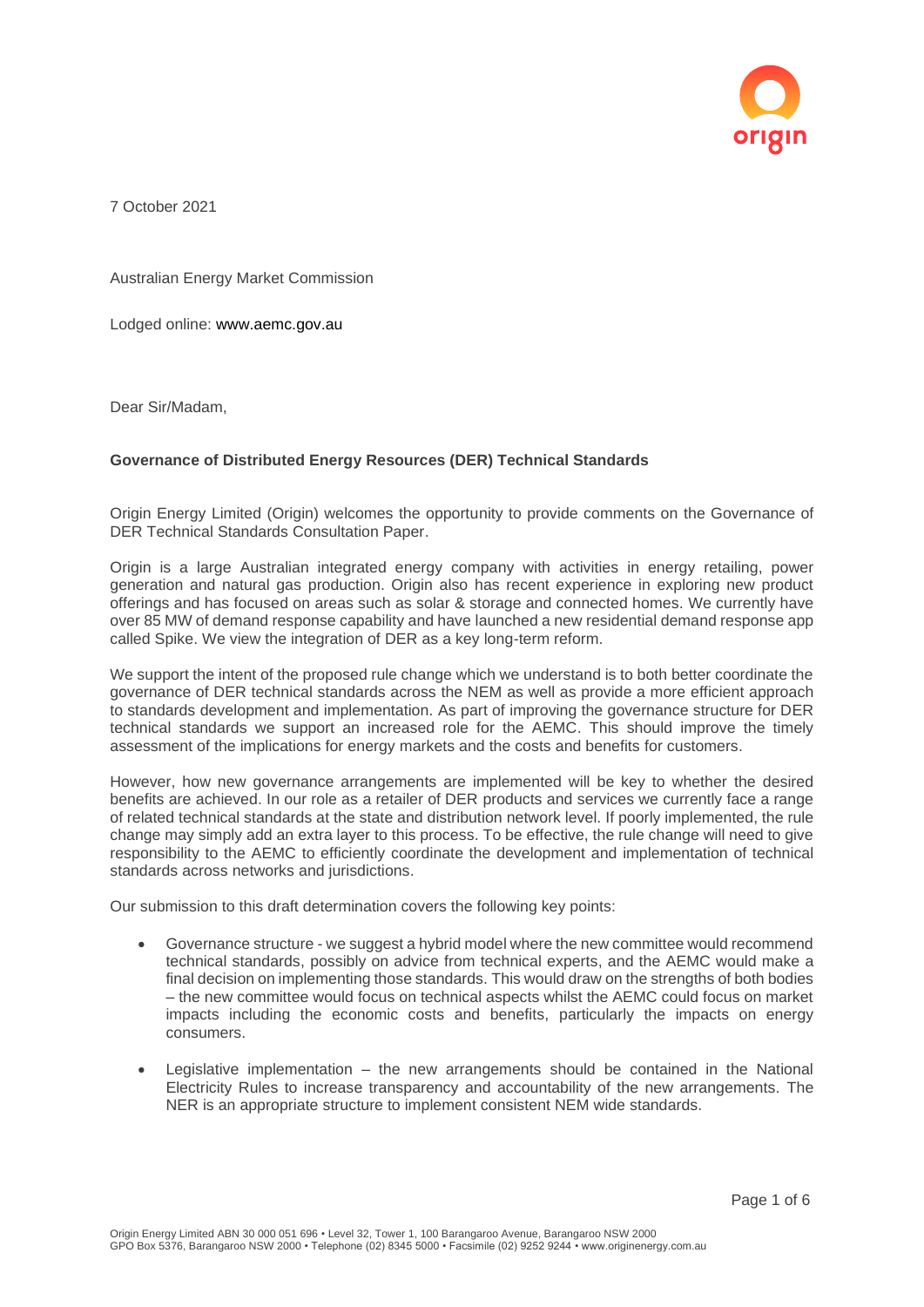- Timeliness of the process a well-resourced committee, with paid members should incentivise more timely decision making. However, it is also important to promote the quality of decision making as new DER technical standards may impose long-term costs and benefits on the market.
- Consideration of customer impacts a central role for the AEMC will improve the consideration of costs and benefits on customers and promote better understanding of broader market issues.
- Scope we encourage the AEMC to further examine the scope of what is defined as "DER technical standards". We suggest a definition that is referenced to DER products and services, rather than just technologies, is a good starting point.

Further discussion of the specific consultation paper questions is contained in the attached table.

If you wish to discuss any aspect of this submission further, please contact Matthew Kaspura at [matthew.kaspura@originenergy.com.au.](mailto:shaun.cole@originenergy.com.au)

Yours sincerely,

R.K.N. Rd.f.

Keith Robertson General Manager Regulatory Policy Origin Energy Limited +61 2 9503 5674[–Keith.Robertson@originenergy.com.au](mailto:Keith.Robertson@originenergy.com.au)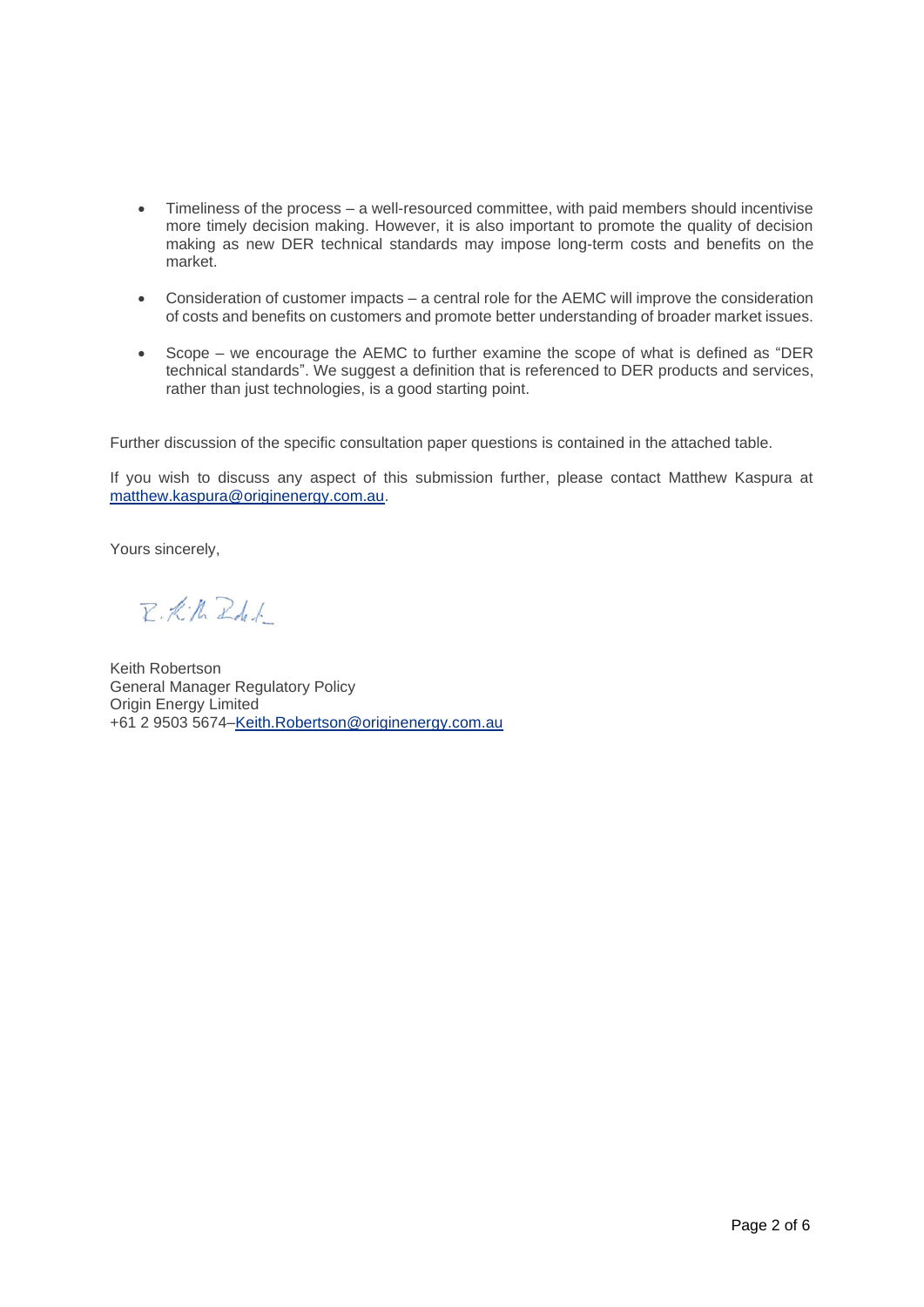

## **Governance of DER technical standards - comments on selected consultation paper questions**

| <b>Question</b>                                           | Sub-            | <b>Origin comment</b>                                                                                                                                                                                                                                                                                                                                                                                                                                                                                                                                       |
|-----------------------------------------------------------|-----------------|-------------------------------------------------------------------------------------------------------------------------------------------------------------------------------------------------------------------------------------------------------------------------------------------------------------------------------------------------------------------------------------------------------------------------------------------------------------------------------------------------------------------------------------------------------------|
| 1 - Assessment Framework                                  | question<br>1.1 | We generally agree with the proposed assessment framework which considers the                                                                                                                                                                                                                                                                                                                                                                                                                                                                               |
|                                                           |                 | most relevant aspects to include "efficient investment in, and operation of, electricity<br>services with respect to price, quality and security of supply of electricity" (p 12).<br>We note that Table 4.1 (p 13) does not specifically mention "quality" and suggest that<br>this should be included, as it is in the above statement on p 12.<br>We highlight the importance of considering the costs and benefits to customers, and<br>particularly how customer incentives and behaviours may be impacted by the costs<br>of DER technical standards. |
| Identifying<br>Governance<br>2                            | 2.1             | We generally agree with the problems identified in the rule change request which                                                                                                                                                                                                                                                                                                                                                                                                                                                                            |
| Problems                                                  |                 | includes:                                                                                                                                                                                                                                                                                                                                                                                                                                                                                                                                                   |
|                                                           |                 | Inability to implement consistent technical standards across the NEM<br>Need for a fast, flexible and transparent standards setting process                                                                                                                                                                                                                                                                                                                                                                                                                 |
|                                                           | 2.2             | We agree that the current Standards Australia process relies on a technical committee<br>dominated by network companies, service providers and market and regulatory<br>bodies.                                                                                                                                                                                                                                                                                                                                                                             |
|                                                           | 2.3             | The AEMCs recent rule change on DER technical standards was welcome but<br>focused on a much narrower issue and did not specifically address overarching<br>governance arrangements.                                                                                                                                                                                                                                                                                                                                                                        |
|                                                           | 2.4             | Longer term issues such as interoperability and cyber security can be addressed at a<br>later stage. It is important to address governance arrangements for DER technical<br>standards first so that the quality of later decisions is improved.<br>Current work through the ARENA DEIP process on interoperability and cyber security<br>could be handed over to the new AEMC DER Standards Governance Committee at<br>an appropriate stage.                                                                                                               |
|                                                           |                 |                                                                                                                                                                                                                                                                                                                                                                                                                                                                                                                                                             |
| 3 - Assessing the Market Impact<br>of Identified Problems | 3.1             | Yes, an example is provided by the AEMO/South Australian Government<br>requirements in 2020 to bring forward requirements for short duration under voltage<br>disturbance ride through (VDRT). The CEC estimates this cost the industry tens of<br>millions of dollars to implement. Unfortunately, recent analysis by AEMO indicates this                                                                                                                                                                                                                  |

Page 3 of 6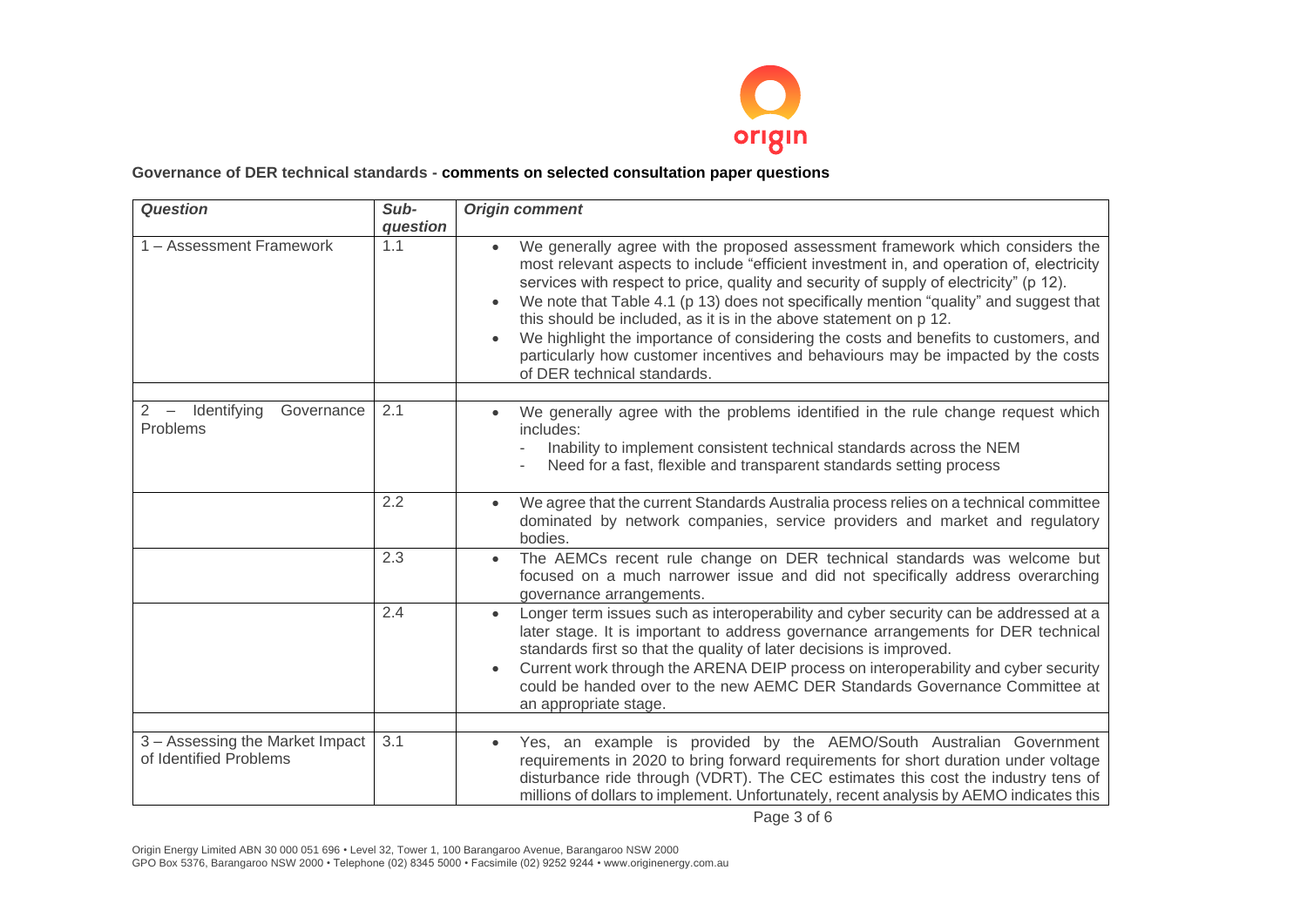|                                                            |     | process has resulted in little or no benefit. This is an example where a cost benefit<br>analysis in the decision to implement the policy could have avoided this cost for<br>stakeholders.                                                                                                                                             |
|------------------------------------------------------------|-----|-----------------------------------------------------------------------------------------------------------------------------------------------------------------------------------------------------------------------------------------------------------------------------------------------------------------------------------------|
|                                                            | 3.2 | If governance arrangements for DER technical standards are not reformed, the<br>$\bullet$<br>industry (and customers in particular) will continue to face the risk of unnecessary<br>costs from poorly designed and implemented standards.                                                                                              |
| 4 - DER technical standards in<br>the Rules                | 4.1 | DER technical standards should be included in the NER, rather than a subordinated<br>$\bullet$<br>instrument. This will increase the transparency and accessibility for all stakeholders.<br>It is also an appropriate means to implement consistent NEM wide standards.                                                                |
|                                                            | 4.2 | New regulatory arrangements need not duplicate the Standards Australia process.<br>We suggest a hybrid arrangement (see Q 5.1 below)                                                                                                                                                                                                    |
|                                                            |     |                                                                                                                                                                                                                                                                                                                                         |
| 5 - Who develops and maintains<br>DER technical standards? | 5.1 | We support the proposed new DER Standards Governance Committee.<br>We suggest a hybrid model where the new committee would recommend technical<br>standards and the AEMC would make a final decision on implementing those<br>standards.                                                                                                |
|                                                            |     | This would draw on the strengths of both bodies - the new committee would focus on<br>technical aspects whilst the AEMC could focus on market impacts including the<br>economic costs and benefits, particularly the impacts on energy consumers.<br>The new committee could draw on existing work of Standards Australia. For example, |
|                                                            |     | current Standards Australia committees could provide technical advice to the new<br>committee.                                                                                                                                                                                                                                          |
|                                                            | 5.2 | Members of the committee should be drawn from a broad range of stakeholders that<br>$\bullet$<br>include customers, retailers, aggregators, networks and manufacturers.                                                                                                                                                                 |
|                                                            | 5.4 | Membership of the new committee should be paid. This will increase the opportunity<br>$\bullet$<br>to recruit high quality members and will also allow for more timely decision making.                                                                                                                                                 |
|                                                            | 5.5 | Yes, the new committee should report to the AEMC.<br>$\bullet$                                                                                                                                                                                                                                                                          |
|                                                            | 5.6 | We suggest that new the committee would have NEM wide jurisdiction for DER<br>$\bullet$<br>technical standards. In this way the new governance arrangements would seek to<br>streamline the existing arrangements.                                                                                                                      |
|                                                            | 5.7 | A well-resourced committee may incentive more timely decisions making.<br>The proposed new regulatory arrangements will also seek to improve the quality of<br>decision making.<br>Both speed and quality of decision making is important.                                                                                              |
|                                                            | 5.8 | As above, a well-resourced committee may increase the possibility of more timely                                                                                                                                                                                                                                                        |
|                                                            |     | decision making.                                                                                                                                                                                                                                                                                                                        |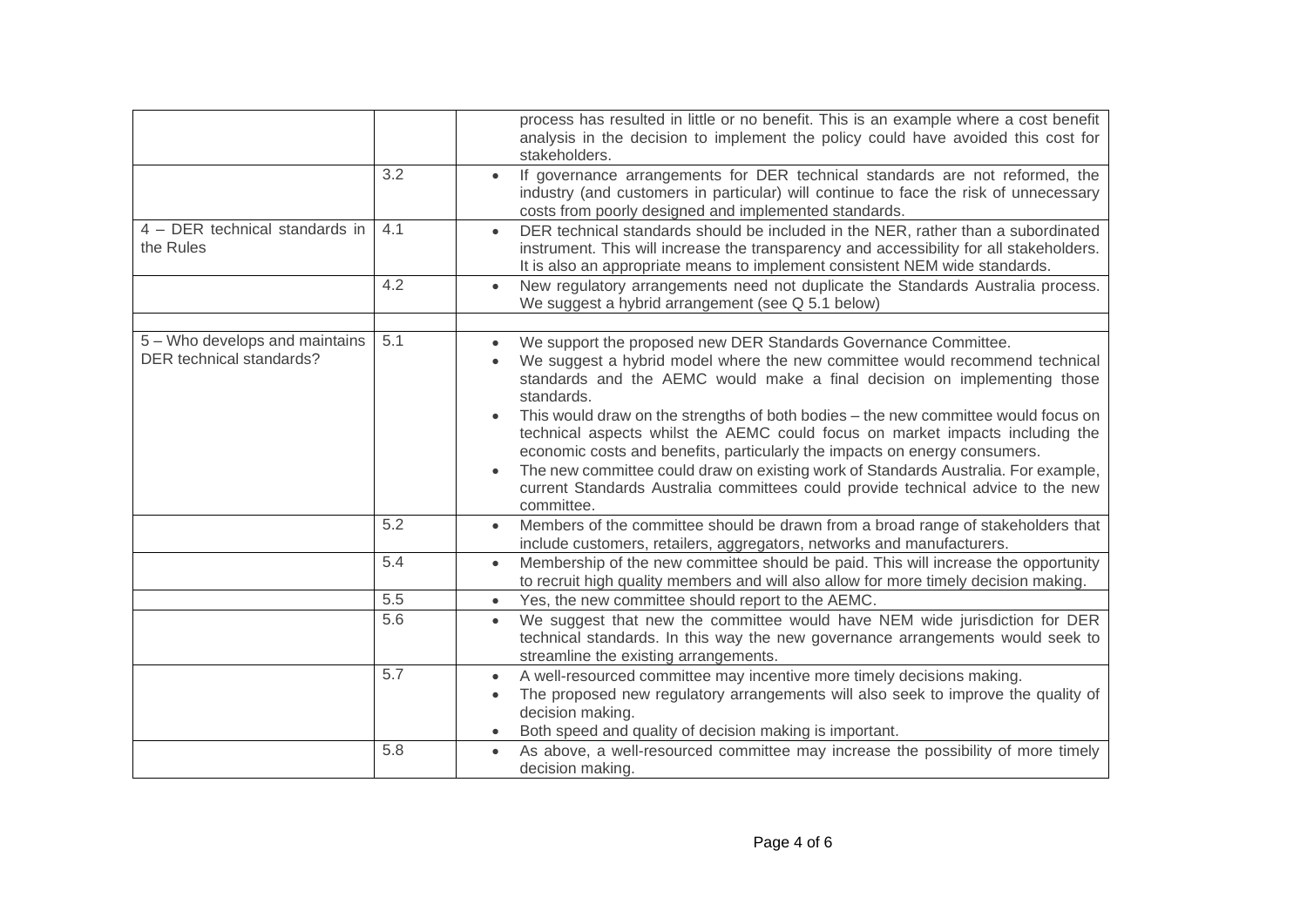| $6 -$ How prescriptive should new   6.1<br>governance arrangements be? |     | The NER should clearly lay out the new governance arrangements for DER technical<br>standards including the role and responsibility of the new committee and its<br>membership. |
|------------------------------------------------------------------------|-----|---------------------------------------------------------------------------------------------------------------------------------------------------------------------------------|
|                                                                        | 6.2 | • Yes, a regular review of DER technical standards by the AEMC would beneficial.                                                                                                |
|                                                                        | 6.4 | We do not consider an amended Reliability Panel to be a suitable model to cover DER<br>technical standards.                                                                     |